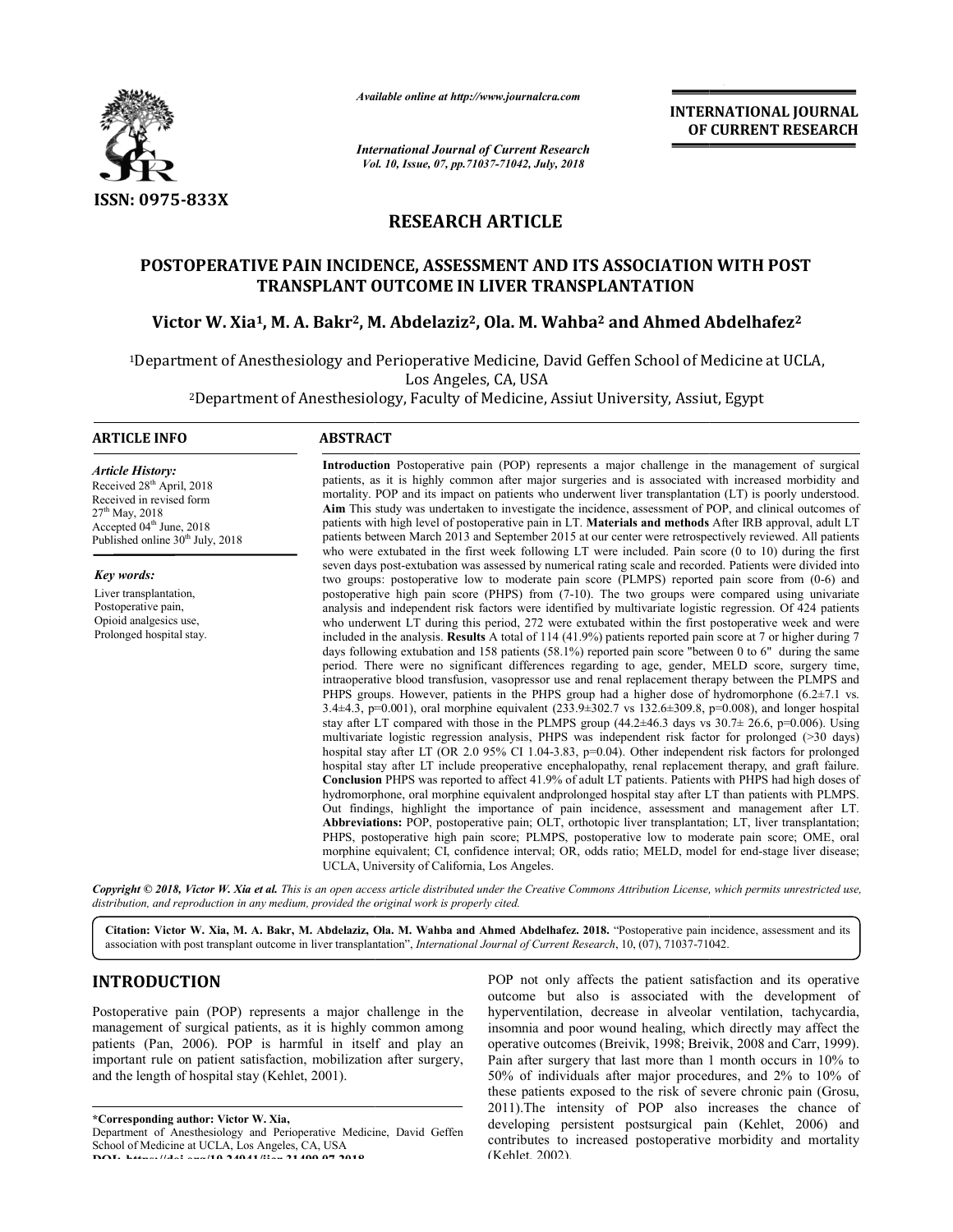Other important factors should be consider on predicting the intensity of postoperative pain with its analgesic requirements as preexisting pain, age, type of surgery, anxiety, and pain catastrophizing (Sommer, 2010). This is why adequate pain management is an essential component in the provision of quality health –care planning as it helps to diminish postoperative complications, such as cardiovascular or respiratory problems, or postoperative delirium (Kehlet, 2001; Carney, 2002 and Hall, 2002). Liver transplant (LT) is a life-saving surgery for patients with end-stage liver diseases (Martin, 2014; European Association for the Study of the Liver, 2015). To date, the incidence of POP and its impact on patients who underwent LT is poorly understood, however this type of surgery is among the major abdominal operations in terms of duration and stress for the patient (Eisenach, 1989). It was shown by Donovan *et al* (Donovan, 1997), that the neuropeptide modulating pain and metenkephalin, was significantly elevated in liver transplant patients in response to pain when compared with the control population, leading to decreased postoperative analgesic requirements after OLT. Patients with liver disease have also characteristic features of central and peripheral analgesic effects with increased plasma levels of endogenous opioid peptides (Hortnagl, 1984). Postoperative pain relief has a good benefit that aims to improve pulmonary function (Ballantyne, 1998), early mobilization after surgery and early return of bowel function (Ahn, 1988). The aim of this retrospective, cohort study, were: (1) to determine the incidence and assessment of POP in adult LT patients; and (2) to identify the potential clinical outcomes that related to patients with high level of postoperative pain.

# **MATERIALS AND METHODS**

**Study population:** After obtaining approval of institutional review board (IRB) of the University of California, Los Angeles (UCLA), adult (age  $> 18$  years) LT patients between March 2013 and September 2015 at our center were retrospectively reviewed. A total of 424 patients underwent LT during this period. Pediatric patients whose age  $\leq 18$  years (n=41) were excluded from the study. Of 383 adult patients underwent LT, 111 patients were excluded, leaving 272 patients for analysis as shown in fig 1. Inclusion criteria were as follows: (1) adult patients (age  $> 18$ years); (2) patients who were only extubated in the first week postoperative following LT (n=272). Exclusion criteria were: (1) pediatric patients whose age  $\leq$  18 years (n=41); (2) intubated patients in the first week postoperative (n=59); (3) recombined transplantation occurrence in the same period  $(n= 45)$ ; and  $(4)$  retransplantation occurrence in the same period (n=7). Thus, 272 of the 424 patients were included (64.1%). We excluded retransplantation and recombined transplantation surgeries as it affects the pain scores during the first week post-extubation after LT. Patient demographic, preoperative and intraoperative data were retrospectively collected. Data related to postoperative variables and outcome that were specific to the interest of this study were also collected retrospectively.POP was defined as acute onset of pain that occur during the first week postextubation after LT. Pain was assessed as a dependent variable in its intensity by a numeric rating scale (NRS) which has been suggested to be the most useful clinical index of pain intensity among postoperative patients (Jensen, 1989). The NRS is an 11 point numerical scale ranging from 0 to 10, where 0 indicates no pain and 10 indicates the worst possible pain. According to previous publications, pain in this scale was classified as mild with a score of 1–3, moderate with scores of 4–6, and severe with scores of 7–10 (Taillefer, 2006; Lahtinen, 2006). We reported pain scores every four hours for each day. The highest pain score (0- 10) for each day were recorded during the first week postextubation after LT. Abdominal right upper quadrant pain was the main site that we reported. Patients were divided into two

groups. Patients who exposed only from low to moderate pain score together (score 0-6) during this period were named as Postoperative Low to Moderate Pain Score (PLMPS) group and patients who exposed to high pain score (score 7-10) during the same period were named as Postoperative High Pain Score (PHPS) group. Treatments of POP included opioids drugs as fentanyl, morphine, hydromorphone and oxycodone were converted into oral morphine equivalents (OME), so to compare pain treatment between the two groups.

**Analgesics:** Use of postoperative opioid analgesics, including fentanyl, morphine, hydromorphone and oxycodone was recorded. The route of administration of these drugs were taken intravenous (infusion or bolus), except oxycodone taken by tablets. Analgesic drugs are expressed in milligram except fentanyl in mike (mcg). Opioid use was calculated, according to published equianalgesic opioid doses as OME (McPherson, 2010), and summed to obtain an index of daily opioid intake for the first week post-extubation after LT (Caraceni, 2012). Doses are expressed as milligram opioid equivalent per kilogram of body weight, to normalize opioid dose equivalents between patients (Rockville, 1992). Liver parameters included liver enzymes as Aspartate transaminase (AST), Alanine transaminase (ALT) and Alkaline phosphatase, in addition to platelets count (PLT) and international normalized ratio (INR). All of them were defined as the highest value recorded for each day during the first week postoperative after LT. Their normal serum level were as follows: (1) AST (7-36 U/L), (2) ALT (4-45 U/L), Alkaline phosphatase (31-103 U/L), INR (1.0-1.1), and PLT (144-398 x10-9/UL). We analyzed all of the liver parameters at the same period.Outcomes measures included opioids measures as discussed before, prolonged hospital stay and graft failure. We defined prolonged hospital stay as hospitalization for greater than 30 consecutive days following liver transplantation. We determined graft failure by either retransplantation occurrence or recipient mortality during the first month after LT.

**Statistical analysis:** Categorical variables were compared using chi-square test and presented as percentages. Continuous variables were analyzed using the Student t-test and presented as mean standard deviation or in case of data without normal distribution, Mann-Whitney U-test was used. Univariate and multivariate analysis were used to evaluate risk factors for PHPS and prolonged hospital stay. The potentially significant variables (P<0.1) were selected for multivariate analysis. The multivariate analysis was performed by logistic regression. Odds ratios (ORs) with 95% confidence intervals (CIs) and p values were reported. Statistical significance was considered as p value <0.05 (two sided).The association between the PHPS and opioid analgesics intake was assessed during the first week post-extubation after LT using Pearson correlation. In addition, the association between the liver parameters in first week postoperatively after LT and the occurrence of PHPS was assessed using the same test. We performed all statistical analyses using IBM SPSS version 24 (IBM, Armonk, NY).

# **RESULTS**

A total of 424 adult patients underwent LT at our medical center in UCLA between March 2013 and September 2015. After exclusion of 152 patients, 272 patients were included inthe study. The mean and median age was 55.1 and 58.0, ranging from 18 to 75 years old. Male patients covered 60.3% of the total. The mean age in male and female patients was 56.0 and 54.0. Both White and Hispanic race comprises a same majority of recipients (36.5%), followed by Asian (10.7%) and African American (5.7%). The major etiology of end stage liver disease was hepatitis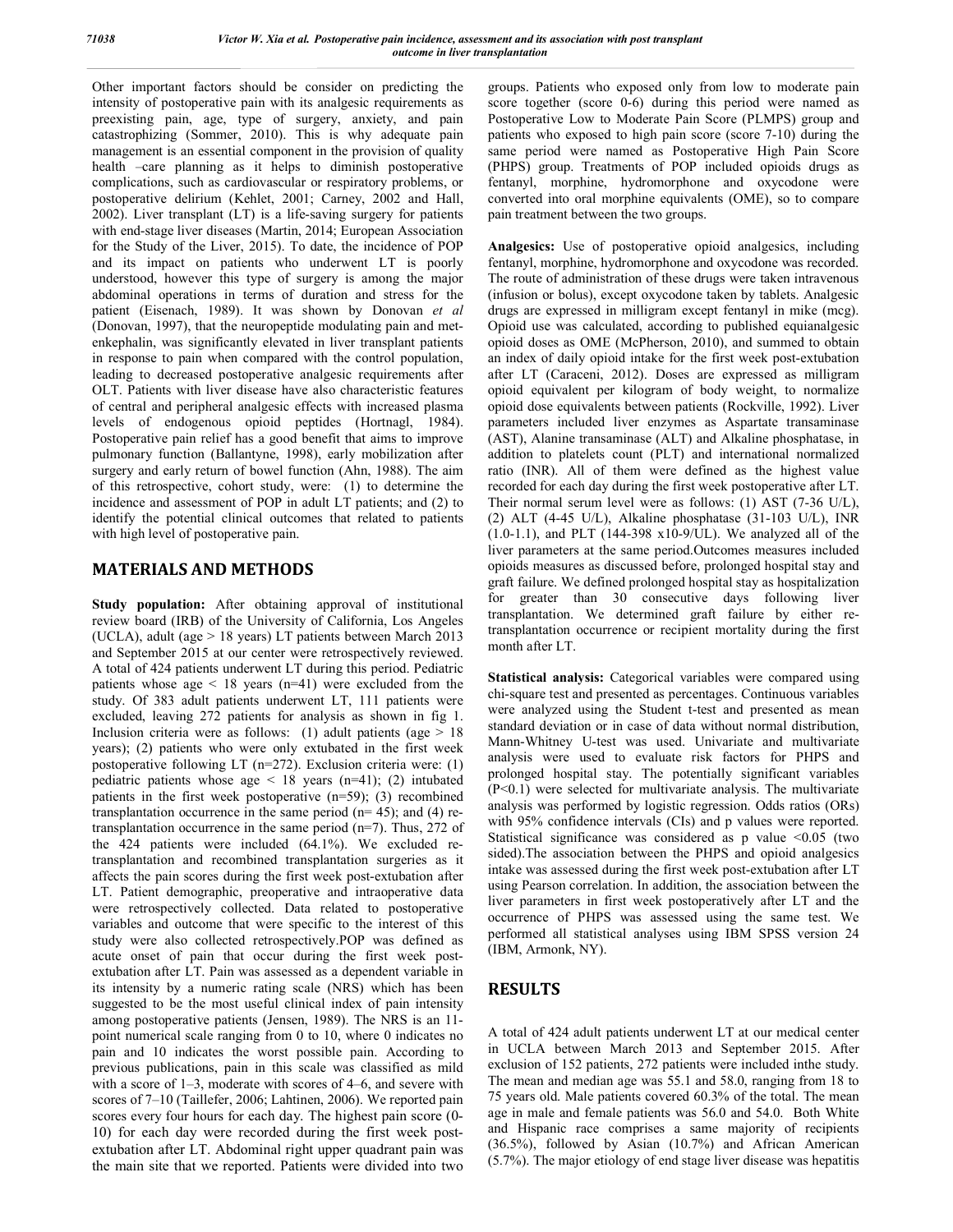C (40.8%), followed by alcoholic cirrhosis (13.6%), biliary cirrhosis (9.6%) and nonalcoholic steatohepatitis (8.8%).Pain distribution among the patients was recorded during the first week post-extubation after LT, according to the highest pain score for each day, as in fig 2. It showed that 90 patients (33.1%) reported pain score at 6, which was the highest percentage among patients, followed by 44 patients (16.2%) at 7, 35 patients (12.9%) at 8, 28 patients (10.3%) at 5, 20 patients (7.4%) at both 10 and 0, 16 patients (5.9%) at 9, 6 patients (2.2%) at 2,3,4 and one patient (0.4%) at 1. A total of 114 patients (41.9%) reported pain score at 7 or higher PHPS during first week following extubation and 158 patients (58.1%) reported pain score between 0 to 6 PLMPS during the same period. The mean age of patients with PHPS was 53.7. We treated the two pain score groups with opioids analgesics drugs.Results of the univariate analyses of the studied variables among patients with PLMPS and PHPS are shown in (Tables 1, 2). There were no significant differences regarding to age, gender, model for end-stage liver disease (MELD score), surgery time, intraoperative blood transfusion, vasopressor use and renal replacement therapy between PLMPS and PHPS groups. However, PHPS had significantly a higher incidence than PLMPS group in postoperative INR  $(1.5\pm0.3 \text{ vs } 1.3\pm0.1, \text{ p} = 0.001)$ , AST  $(786.8\pm581.0 \text{ vs } 477.7\pm353.2, \text{ p} = 0.001)$ , ALT  $(636.7\pm509.1 \text{ vs } 0.001)$ 472.3±290.3, p=0.002), Alkaline phosphatase (157.4±84.8 vs 127.5±46.6, p=0.001) and PLT (114.9±37.0 vs 181.9±69.2, p=<0.001). Patients with PHPS was associated significantly with low urine output ( $282\pm333$  vs  $405\pm618$ , p=0.040) than those with PLMPS. (Table 3) showed how the PHPS group had higher doses of hydromorphone  $(6.2 \pm 7.1 \text{ vs } 3.4 \pm 4.3, \text{ p=0.001}), \text{ OME}$  $(233.9\pm302.7 \text{ vs } 132.6\pm309.8, \text{ p=0.008})$  and prolonged hospital stay after LT compared with PLMPS group  $(44.2\pm46.3 \text{ vs } 30.7\pm\text{)}$ 26.6, p=0.006), (Fig 3).

A total of 34.2% in the PHPS were in hospital longer than 30 days compared with 22.2% in the PLMPS group (p=0.027). The incidence of prolonged hospital stay (>30 days) that occurred due to PHPS was 52.7% versus only 37.9% for those patients without prolonged hospital stay.Multivariate analysis showed also that patients with PHPS was independent risk factor for prolonged (>30 days) hospital stay after LT (OR 2.0, 95% CI 1.04-3.83, p=0.037) as in (Table 4). Other risk factors for prolonged hospital stay after LT included graft failure (OR 10.0, 95% CI 1.84-52.84, P=0.008), which had the highest OR, followed by renal replacement therapy (OR 4.5, 95% CI 2.23-9.07, P=<0.001), reoperations (OR 2.8, 95% CI 1.44-5.46, P=0.002), preoperative encephalopathy (OR 2.5, 95% CI 1.26-5.01, P=0.009). The positive correlations and the highest significance were found between pain score groups in the first week post-extubation after LT with both of hydromorphone dosage  $(r=0.225, p=0.001)$  and OME at the same period ( $r=0.245$ ,  $p=<0.001$ ). Those patients who got the highest pain scores postoperative during this period, had the highest use of opioids analgesics (Fig 4).

Pain distribution among the patients was recorded during the first week post-extubation after LT, according to the highest pain score for each day. It showed that 90 patients (33.1%) reported pain score at 6, which was the highest percentage among patients, followed by 44 patients (16.2%) at 7, 35 patients (12.9%) at 8, 28 patients (10.3%) at 5, 20 patients (7.4%) at both 10 and 0, 16 patients (5.9%) at 9, 6 patients (2.2%) at 2,3,4 and one patient (0.4%) at 1. Patients pain score vs. hydromorphone dose during the first week post-extubation after LT,  $r = 0.225$ ,  $p = 0.001$ . Those patients who got the highest postoperative pain scores during this period also had the highest dose of hydromorphone drug. Patients pain score vs. OME during the first week postextubation after LT,  $r = 0.245$ ,  $p < 0.001$ . Those patients who got the highest postoperative pain scores during this period also had the highest dose of OME.







**Figure 2. The pain scores ranging from (0 to 10) are on the left (Y-axis) and the number of adult patient underwent LT are on the right (X-axis)**

#### **DISCUSSION**

In this retrospective cohort study, we report PHPS after LT was common. It affects 41.9% of adult patients, which are a high percentage among the study population. The reported incidence of POP in different studies and its impact on patients undergoing LT is poorly understood, however this type of surgery is among the major abdominal operations in terms of duration and stress for the patient ( Eisenach *et al*., 1989). Results of the univariate analyses of the studied demographic, preoperative and intraoperative variables showed no significant differences regarding to age, gender, MELD score, surgery time, intraoperative blood transfusion, vasopressor use and renal replacement therapy between PLMPS and PHPS groups, which is also poorly reported in the past studies that related to LT field. This is may be the result of smaller sample sizes representing the groups in our study. Other studies related to major cardiac surgeries showed significant differences to age and gender according to their previous research (Watt *et al*., 2004; Lahtinen *et al*., 2006; Parry *et al*., 2010). The liver parameters in the first week postoperative after LT included AST, ALT, Alkaline phosphatase, INR and low PLT. The higher liver parameters in first week postoperative after LT, the more PHPS had occurred for patients. We could not confirm this direct correlation, as there were no studies done before about this association in LT field. However, there were studies showed that LT candidates present low platelet counts due to congested splanchnic circulation, reduced bone marrow activity and increased mechanical stress, which are not immediately reverted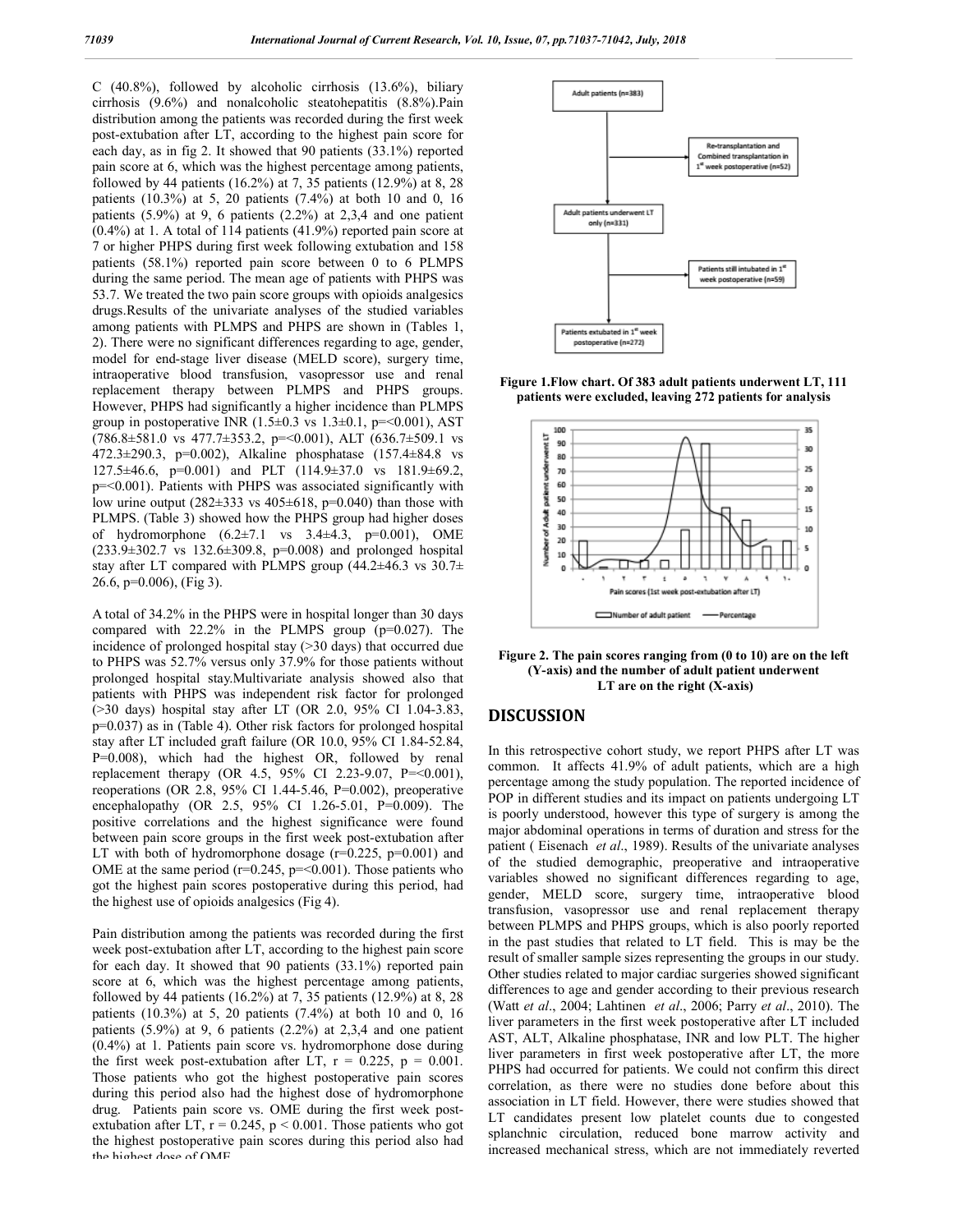



**Figure 3.Graph showing the frequencyofpatients with PHPS was associated significantly with prolonged hospital stay after LT compared with PLMPS group (44.2±46.3 vs 30.7± 26.6, p=0.006)**

 $\mathbf{r}$ 

×



|  | Table 1. Univariate analysis of demographic and preoperative variables |
|--|------------------------------------------------------------------------|
|  |                                                                        |

|                                  | PLMPS group $(n=158)$ | PHPS group $(n=114)$ | p-Value |
|----------------------------------|-----------------------|----------------------|---------|
| Age (year)                       | $56.2 \pm 11.7$       | $53.7 \pm 12.9$      | 0.103   |
| Gender                           |                       |                      | 0.234   |
| Male $(\% )$                     | 100(63.3)             | 64(56.1)             |         |
| Female (%)                       | 58(36.7)              | 50(43.9)             |         |
| Height (cm)                      | $168.4 \pm 12.2$      | $170.0 \pm 27.5$     | 0.506   |
| Weight (kg)                      | $79.1 \pm 18.6$       | $78.0 \pm 20.4$      | 0.632   |
| BMI $(Kg/m2)$                    | $28.4 \pm 5.7$        | $27.9 \pm 4.8$       | 0.504   |
| Race                             |                       |                      |         |
| White $(\% )$                    | 30(31.6)              | 28(43.8)             | 0.118   |
| African American (%)             | 6(6.3)                | 3(4.7)               | 0.663   |
| Hispanic (%)                     | 34(35.8)              | 24(37.5)             | 0.826   |
| Asian $(\% )$                    | 16(16.8)              | 1(1.6)               | 0.002   |
| Others $(\% )$                   | 9(9.5)                | 8(12.5)              | 0.545   |
| Etiology of liver disease        |                       |                      |         |
| Hepatitis C $(%)$                | 64(40.5)              | 47(41.2)             | 0.905   |
| Alcoholic cirrhosis              | 19(12.0)              | 18(15.8)             | 0.372   |
| Nonalcoholic steatohepatitis (%) | 17(10.8)              | 7(6.1)               | 0.185   |
| Biliary cirrhosis cause (%)      | 12(7.6)               | 14(2.3)              | 0.195   |
| Others $(\% )$                   | 46(29.1)              | 28(24.6)             | 0.405   |
| Baseline hematocrit (%)          | $28.6 \pm 17.8$       | $27.3 \pm 6.7$       | 0.452   |
| Baseline platelet                | $76.3 \pm 69.4$       | $66.8 \pm 33.7$      | 0.137   |
| <b>Baseline INR</b>              | $3.2 \pm 10.4$        | $2.6 + 4.3$          | 0.593   |
| Baseline creatinine (mg/ml)      | $1.5 \pm 1.2$         | $1.5 \pm 1.3$        | 0.919   |
| Preoperative intubation $(\%)$   | 35(22.6)              | 22(19.5)             | 0.539   |
| Preoperative dialysis (%)        | 54(34.2)              | 36(31.6)             | 0.653   |
| Hypertension $(\% )$             | 46(29.5)              | 35(30.7)             | 0.83    |
| Diabetes Mellitus (%)            | 37(23.7)              | 30(26.3)             | 0.625   |
| Encephalopathy (%)               | 65(41.7)              | 44(38.6)             | 0.612   |
| Hepatocellular carcinoma (%)     | 63(40.4)              | 44(38.6)             | 0.767   |
| Ascites $(>1L)$ $(\frac{9}{6})$  | 57(37.0)              | 46(40.4)             | 0.597   |
| Gastrointestinal bleeding (%)    | 42(26.9)              | 31(27.4)             | 0.926   |
| <b>MELD</b> score                | $33.5 \pm 8.2$        | $32.7 \pm 8.1$       | 0.444   |

**Table 2. Univariate analysis of intraoperative variables**

|                                          | PLMPS group $(n=158)$ | PHPS group $(n=114)$ | p-Value |
|------------------------------------------|-----------------------|----------------------|---------|
| Surgery time (min)                       | $566.7 \pm 103.6$     | $563.2 \pm 140.3$    | 0.813   |
| Cold ischemic time (minutes)             | $448.7 \pm 151.2$     | $446.2 \pm 118.9$    | 0.935   |
| Warm ischemic time (minutes)             | $51.8 \pm 12.6$       | $53.4 \pm 15.7$      | 0.606   |
| Group Venovenous Bypack (%)              | 28(37.8)              | 20(30.8)             | 0.382   |
| Highest Pre-reperfusion K (mmol/L)       | $4.6 \pm 0.8$         | $4.5 \pm 1.0$        | 0.324   |
| Highest Post-reperfusion K (mmol/L)      | $4.4 \pm 1.3$         | $4.7 \pm 1.0$        | 0.035   |
| Red blood cell (unit)                    | $8.5 \pm 6.6$         | $7.7 \pm 6.4$        | 0.368   |
| Platelets requirement (unit)             | $1.3 \pm 1.7$         | $1.9 \pm 3.7$        | 0.128   |
| Fresh frozen plasma (unit)               | $10.2 \pm 9.1$        | $8.7 \pm 7.2$        | 0.14    |
| Cryoprecipitate (unit)                   | $1.4\pm 2.5$          | $1.0 \pm 1.3$        | 0.119   |
| Urine output (ml)                        | $405 \pm 618$         | $282 \pm 333$        | 0.04    |
| Continues infusion of vasopressor $(\%)$ | 135(86.5)             | 87(79.8)             | 0.144   |
| Repeated bolus vasopressor (%)           | 63(40.1)              | 44(40.0)             | 0.983   |
| Reperfusion Syndrome (%)                 | 93(58.9)              | 73(64.0)             | 0.388   |
| Intraoperative dialysis (%)              | 32(20.3)              | 16(14.0)             | 0.184   |

Plasma and platelet transfusions have a negative correlation outcome after LT that might be associated with a lower postoperative platelet count (Chang *et al*., 2000; de Boer *et al*.,

Thrombocytopenia is associated after LT with early allograft dysfunction, early bacterial and fungal infections (before POD14), and patient mortality (Chatzipetrou *et al*., 1999).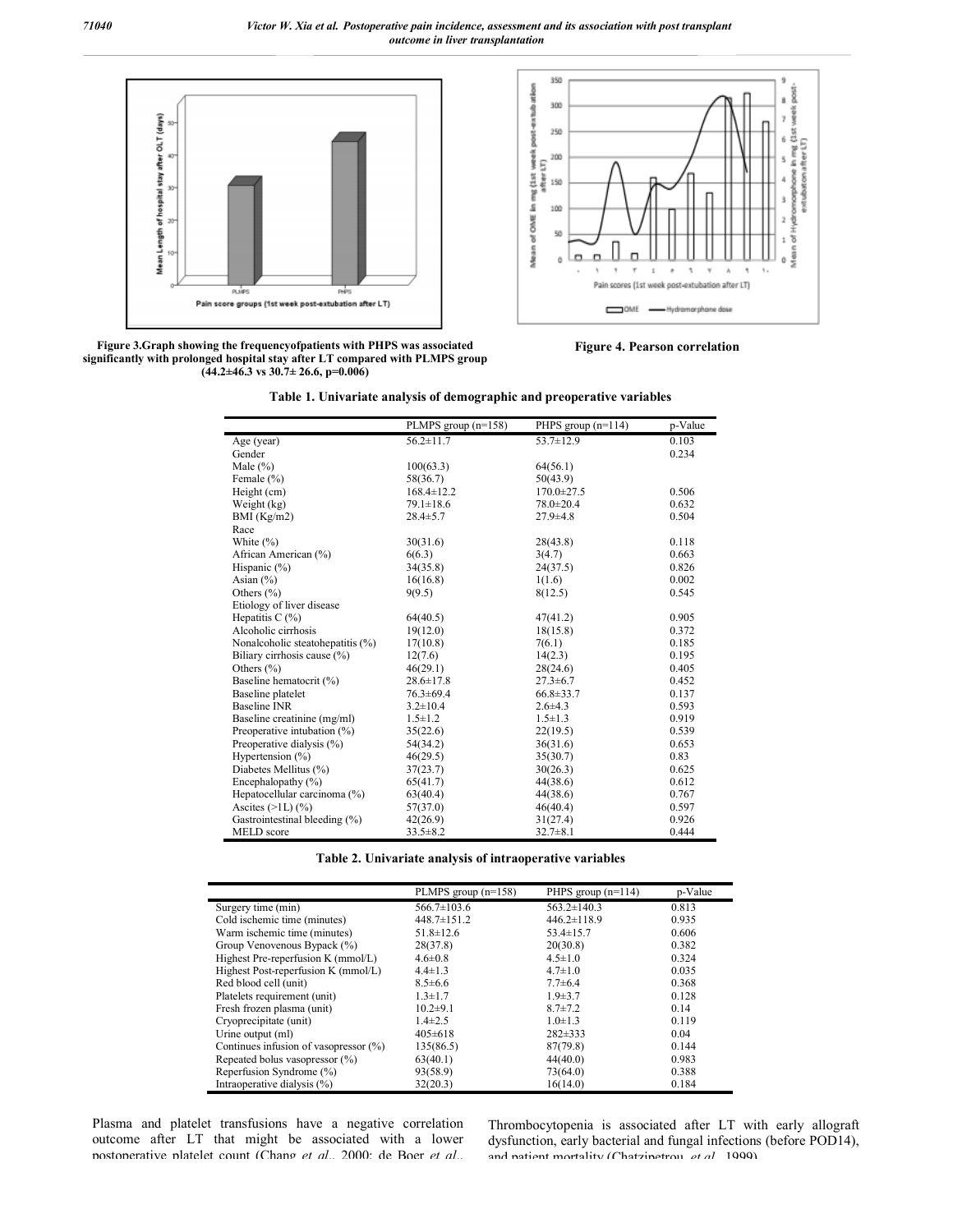|  |  |  | Table 3. Univariate analysis of postoperative variables and outcomes |  |  |
|--|--|--|----------------------------------------------------------------------|--|--|
|--|--|--|----------------------------------------------------------------------|--|--|

| p-Value<br>PHPS group $(n=114)$ |
|---------------------------------|
| < 0.001                         |
| < 0.001                         |
| 0.002                           |
| 0.001                           |
| < 0.001                         |
| 0.75                            |
| 0.345                           |
| 0.979                           |
| 0.642                           |
| 0.001                           |
| 0.056                           |
| 0.008                           |
| 0.006                           |
| 0.027                           |
|                                 |

**Table 4. Multivariate analysis of Prolonged hospital stay (>30 days) (Logistic regression)**

| Independent risk factors              | P-value | OR    | 95% C.I. for OR |       |
|---------------------------------------|---------|-------|-----------------|-------|
| Graft failure                         | 0.008   | 9.857 | 1.839           | 52.84 |
| Renal Replacement Therapy             |         | 4.499 | 2.232           | 9.07  |
| Reoperations                          | 0.002   | 2.805 | 144             | 5.462 |
| Encephalopathy                        | 0.009   | 2.509 | 1.257           | 5.007 |
| Postoperative High Pain Scores (PHPS) | 0.037   | 1.998 | 1.041           | 3.834 |

AST and ALT are enzymes that involved in metabolism of amino acid, but despite ALTs are more liver-specific, ASTs present at higher concentrations in the liver (Remien *et al*., 2012). Primary non-function (PNF) and initial poor function (IPF) definitions in the early 1990s were based on high levels of transaminases as an indicator of hepatocellular lysis and hepatic damage. Olthoff *et al* (Olthoff *et al*., 2010) excluded INR and bilirubin up to postoperative day seven (POD7), considering that they might reflect the recipient pre-transplant status and not graft functionality, but AST and ALT were evaluated daily up to POD7 reflecting eventual graft injury. In this study, we found a strong correlation between the pain groups and opioid analgesics intake in the first week post-extubation after LT. It also showed a high significance in PHPS than the PLMPS group regarding to hydromorphone dose as a drug and OME as a group. Studies done before reported a similar significance in this association but with a decreased analgesic requirements compared with other types of major abdominal operations as hepatic resection surgeries and hepatocellular carcinoma patients undergoing partial hepatectomy (Chen *et al*., 2010; Moretti *et al*., 2002 . Eisenach and colleagues (Eisenach *et al*., 1989) reported that patients who underwent LT require less postoperative morphine analgesia compared with patients who underwent open cholecystectomy. Their findings were in agreement with those of other studies. They explained that this difference caused by endogenous factors rather than altered pharmacokinetics however; morphine metabolism in the absence of renal disease is unchanged after liver transplantation. This was also postulated by Donovan *et al* ( Donovan *et al*. 1997) that he had reported decreased postoperative analgesic requirements in LT patients, assuming that the contributing factor was increased levels of endogenous opioid neuropeptides (e.g. methionineenkephalin). He suggested that met-enkephalin was a more significant factor compared with substance P levels and circulating B-endorphin. Additionally, Spivey *et al* ( Spivey *et al*., 1994) demonstrated that the elevation in neuropeptide modulating pain was proportionate to the stage of liver disease. The present study showed that prolonged hospital stay (>30 days) was significantly higher in the PHPS versus the PLMPS group (34.2% vs 22.2%, p=0.027). By logistic regression, PHPS group was one of the independent risk factor for prolonged hospital stay after LT. Other risk factors for prolonged hospital stay after LT included graft failure, which had the highest OR, followed by renal replacement therapy, reoperations and preoperative encephalopathy. This was different than a study reported by (Smith *et al*., 2009) Incidence of Prolonged Length of Stay (PLOS) after Orthotopic Liver Transplantation (OLT), as it

demonstrated factors that associated with prolonged hospital stay included intensive care unit status at the time of OLT, OLT prior to Model for End-Stage Liver Disease implementation, in-hospital post-OLT bacterial infection, gastrointestinal bleeding, renal failure and allograft rejection. The incidence of PLOS was 13% in their cohort study with a median hospital stay of 50 days versus only 10 days for those patients without PLOS, while the incidence of prolonged hospital stay  $($ >30 days) in our study that occurred due to PHPS was 52.7% versus only 37.9% for those patients without prolonged hospital stay. PHPS lost its significance in their multivariate analysis study. The cause of this discrepancy is not entirely clear, but can direct our study to be more focusing on the way that how postoperative pain management should be postoperative satisfied to LT patients especially the PHPS group. There are some limitations of this study. First, the study design was retrospective with many inherent shortcomings that may lead to underestimating the incidence of PHPS and failure to identify risk factors. Second, there is a possibility that certain confounding factors for PHPS or its outcomes were not included in our study. Third, the results of our study were based on data from one center only, so caution is needed when interpreting our data, as it varies from centers to centers. Although there are limitations, our study is one of the rarely studies to identify the incidence and potential outcomes of PHPS after LT and a causal relationship between PHPS and its outcomes. Therefore, our results need to be confirmed by other centers.

**In conclusion,** in this retrospective cohort study, PHPS was found to affect 41.9% of adult LT patients. Patients with PHPS had high doses of hydromorphone as a drug, OME as a group, and prolonged hospital stay after LT than patients with PLMPS. These findings in our study highlight the importance of pain incidence, assessment and management after LT, as it helps to reduce or prevent the adverse effects of inadequate pain control.

**Financial support and sponsorship:** Nil.

**Conflicts of interest:** There are no conflicts of interest.

#### **REFERENCES**

- Pan PH, Coghill R, Houle TT, Seid MH, Lindel WM, Parker RL, *et al*. 2006. Multifactorial preoperative predictors for postcesarean section pain and analgesic requirement. Anesthesiology. 104(3):417-25. Epub 2006/03/02.
- Kehlet H, Holte K. 2001. Effect of postoperative analgesia on surgical outcome. British journal of anaesthesia. 87(1):62-72. Epub 2001/07/20.